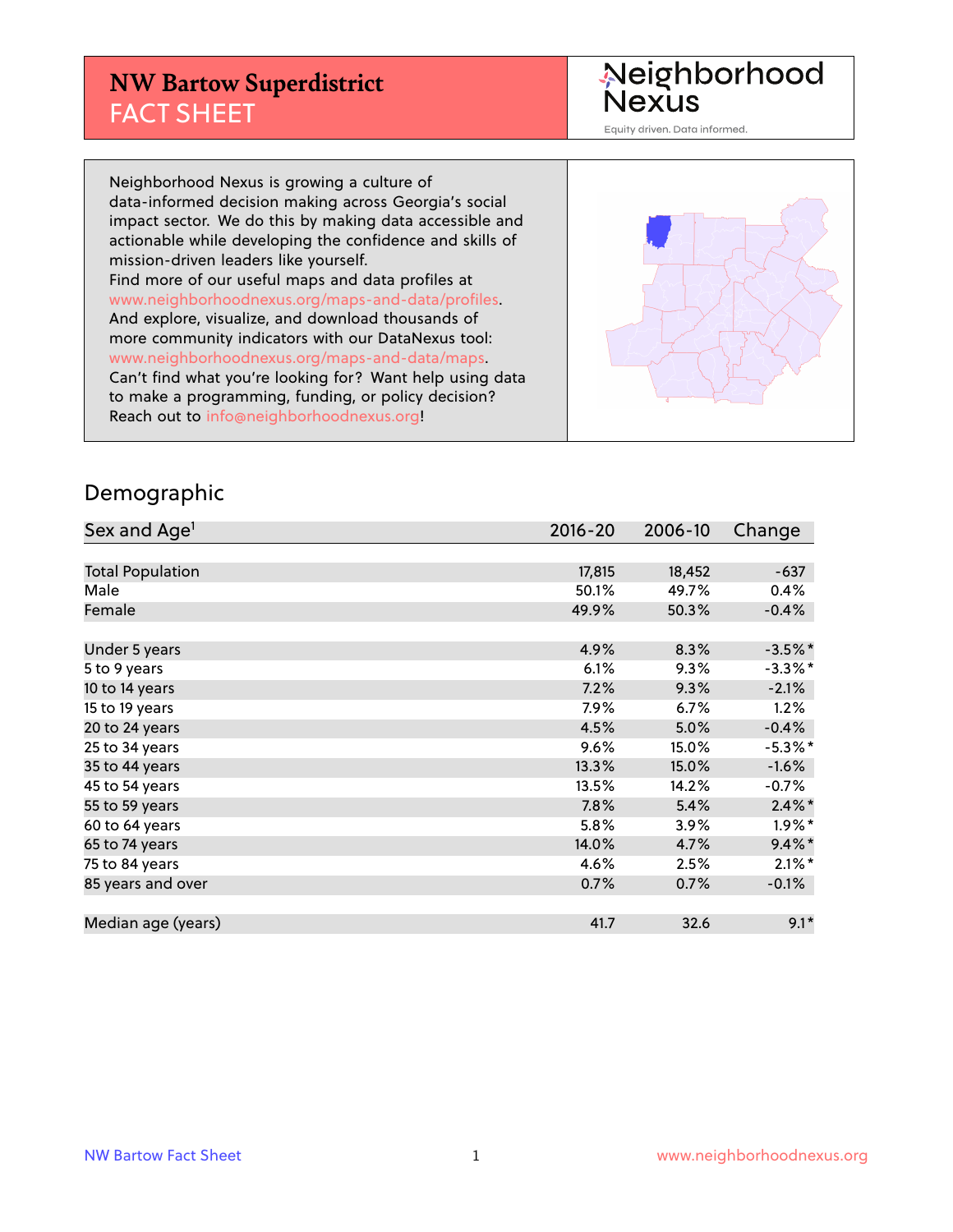# Demographic, continued...

| Race <sup>2</sup>                                            | $2016 - 20$ | 2006-10 | Change     |
|--------------------------------------------------------------|-------------|---------|------------|
| <b>Total population</b>                                      | 17,815      | 18,452  | $-637$     |
| One race                                                     | 99.2%       | 99.5%   | $-0.2%$    |
| White                                                        | 84.9%       | 87.6%   | $-2.7%$    |
| <b>Black or African American</b>                             | 6.4%        | 8.8%    | $-2.4%$    |
| American Indian and Alaska Native                            | 0.0%        | 0.2%    | $-0.1%$    |
| Asian                                                        | 0.1%        | 1.4%    | $-1.3%$    |
| Native Hawaiian and Other Pacific Islander                   | 0.0%        | 0.0%    | 0.0%       |
| Some other race                                              | 7.7%        | 1.5%    | $6.2%$ *   |
| Two or more races                                            | 0.8%        | 0.5%    | 0.2%       |
|                                                              |             |         |            |
| Race alone or in combination with other race(s) <sup>3</sup> | $2016 - 20$ | 2006-10 | Change     |
| <b>Total population</b>                                      | 17,815      | 18,452  | $-637$     |
| White                                                        | 85.7%       | 88.1%   | $-2.4%$    |
| <b>Black or African American</b>                             | 6.8%        | 9.2%    | $-2.4%$    |
| American Indian and Alaska Native                            | 0.2%        | 0.3%    | $-0.1%$    |
| Asian                                                        | 0.3%        | 1.4%    | $-1.0%$    |
| Native Hawaiian and Other Pacific Islander                   | 0.2%        | 0.0%    | 0.2%       |
| Some other race                                              | 7.7%        | 1.6%    | $6.1\%$ *  |
|                                                              |             |         |            |
| Hispanic or Latino and Race <sup>4</sup>                     | $2016 - 20$ | 2006-10 | Change     |
| <b>Total population</b>                                      | 17,815      | 18,452  | $-637$     |
| Hispanic or Latino (of any race)                             | 4.3%        | 2.9%    | 1.4%       |
| Not Hispanic or Latino                                       | 95.7%       | 97.1%   | $-1.4%$    |
| White alone                                                  | 80.9%       | 86.3%   | $-5.4\%$ * |
| Black or African American alone                              | 6.4%        | 8.8%    | $-2.4%$    |
| American Indian and Alaska Native alone                      | 0.0%        | 0.2%    | $-0.1%$    |
| Asian alone                                                  | 0.1%        | 1.3%    | $-1.2%$    |
| Native Hawaiian and Other Pacific Islander alone             | 0.0%        | 0.0%    | 0.0%       |
| Some other race alone                                        | 7.5%        | 0.1%    | $7.5%$ *   |
| Two or more races                                            | 0.8%        | 0.4%    | 0.3%       |
|                                                              |             |         |            |
| U.S. Citizenship Status <sup>5</sup>                         | $2016 - 20$ | 2006-10 | Change     |
| Foreign-born population                                      | 318         | 454     | $-136$     |
| Naturalized U.S. citizen                                     | 29.6%       | 59.5%   | $-29.9%$   |
| Not a U.S. citizen                                           | 70.4%       | 40.5%   | 29.9%      |
|                                                              |             |         |            |
| Citizen, Voting Age Population <sup>6</sup>                  | $2016 - 20$ | 2006-10 | Change     |
| Citizen, 18 and over population                              | 13,517      | 12,421  | 1,096*     |
| Male                                                         | 49.0%       | 49.8%   | $-0.8%$    |
| Female                                                       | 51.0%       | 50.2%   | 0.8%       |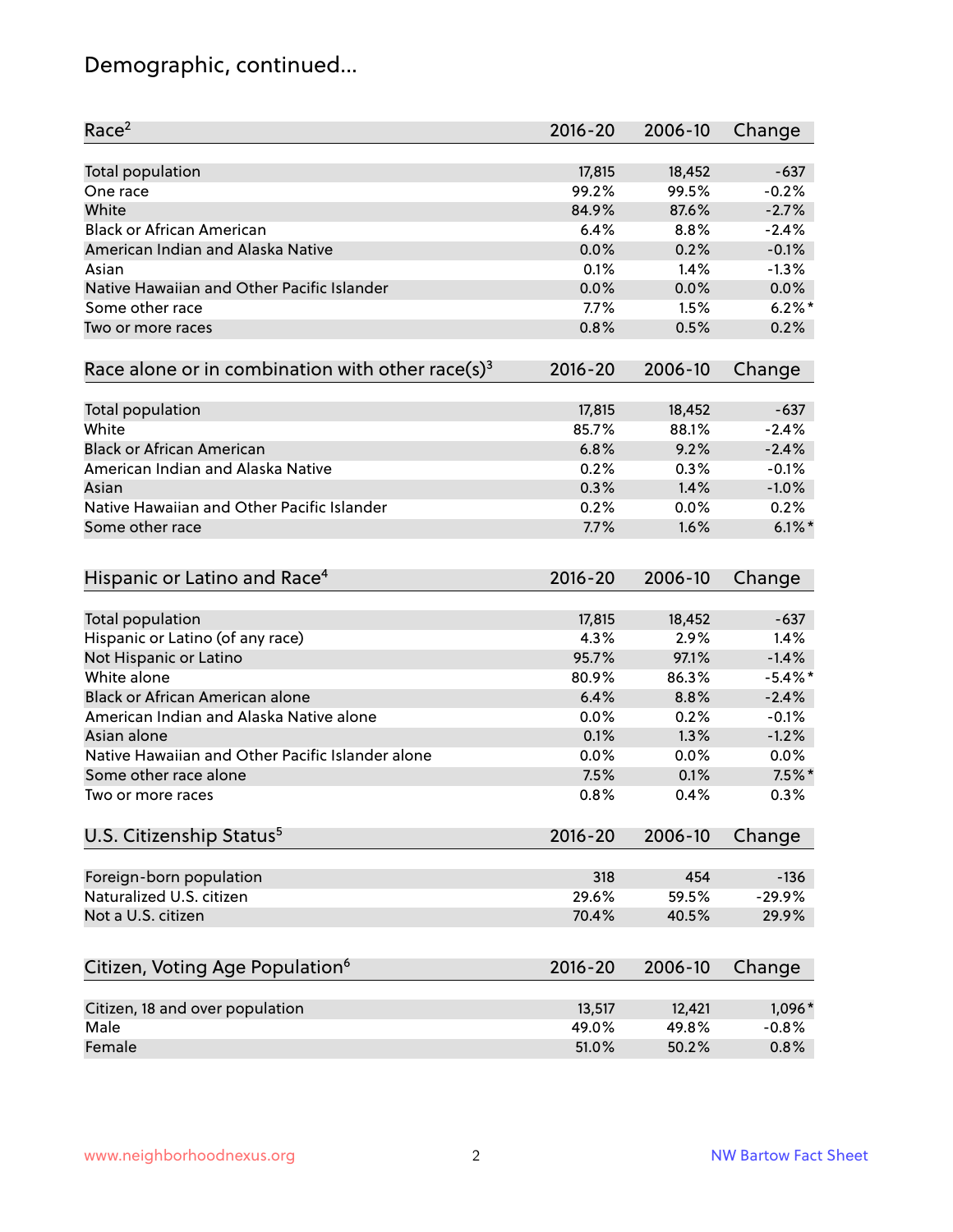#### Economic

| Income <sup>7</sup>                                 | $2016 - 20$ | 2006-10 | Change     |
|-----------------------------------------------------|-------------|---------|------------|
|                                                     |             |         |            |
| All households                                      | 6,023       | 5,945   | 78         |
| Less than \$10,000                                  | 6.1%        | 5.8%    | 0.3%       |
| \$10,000 to \$14,999                                | 4.5%        | 9.4%    | $-4.9%$ *  |
| \$15,000 to \$24,999                                | 11.1%       | 8.0%    | 3.1%       |
| \$25,000 to \$34,999                                | 6.3%        | 13.7%   | $-7.4\%$ * |
| \$35,000 to \$49,999                                | 14.4%       | 15.6%   | $-1.2%$    |
| \$50,000 to \$74,999                                | 19.7%       | 22.9%   | $-3.2%$    |
| \$75,000 to \$99,999                                | 15.7%       | 9.5%    | $6.2\%$ *  |
| \$100,000 to \$149,999                              | 15.7%       | 9.1%    | $6.6\%$ *  |
| \$150,000 to \$199,999                              | 4.6%        | 4.8%    | $-0.2%$    |
| \$200,000 or more                                   | 1.7%        | 1.1%    | 0.5%       |
| Median household income (dollars)                   | 61,493      | 45,625  | 15,868*    |
| Mean household income (dollars)                     | 68,518      | 59,053  | 9,465*     |
| With earnings                                       | 76.6%       | 81.6%   | $-5.0\%$ * |
| Mean earnings (dollars)                             | 74,963      | 63,810  | $11,152*$  |
| <b>With Social Security</b>                         | 30.4%       | 24.8%   | $5.5%$ *   |
| Mean Social Security income (dollars)               | 17,232      | 13,231  | 4,000*     |
| With retirement income                              | 17.6%       | 10.2%   | $7.4\%$ *  |
| Mean retirement income (dollars)                    | 20,061      | 14,302  | 5,759*     |
| With Supplemental Security Income                   | 9.4%        | 3.9%    | 5.5%*      |
| Mean Supplemental Security Income (dollars)         | 7,570       | 6,484   | 1,087      |
| With cash public assistance income                  | 1.3%        | $1.3\%$ | 0.0%       |
| Mean cash public assistance income (dollars)        | 228         | 5,626   | $-5,398$   |
| With Food Stamp/SNAP benefits in the past 12 months | 7.7%        | 11.7%   | $-4.0%$    |
|                                                     |             |         |            |
| Families                                            | 4,656       | 4,926   | $-270$     |
| Less than \$10,000                                  | 5.4%        | 5.7%    | $-0.3%$    |
| \$10,000 to \$14,999                                | 2.1%        | 6.9%    | $-4.7%$ *  |
| \$15,000 to \$24,999                                | 6.0%        | 6.4%    | $-0.4%$    |
| \$25,000 to \$34,999                                | 5.9%        | 14.0%   | $-8.1\%$ * |
| \$35,000 to \$49,999                                | 13.3%       | 14.2%   | $-0.9%$    |
| \$50,000 to \$74,999                                | 21.3%       | 24.3%   | $-3.1%$    |
| \$75,000 to \$99,999                                | 18.6%       | 11.3%   | $7.2\%$ *  |
| \$100,000 to \$149,999                              | 19.6%       | 10.5%   | $9.1\%$ *  |
| \$150,000 to \$199,999                              | 5.6%        | 5.3%    | 0.2%       |
| \$200,000 or more                                   | 2.2%        | 1.4%    | 0.8%       |
| Median family income (dollars)                      | 70,852      | 53,757  | 17,095*    |
| Mean family income (dollars)                        | 77,695      | 63,903  | 13,792*    |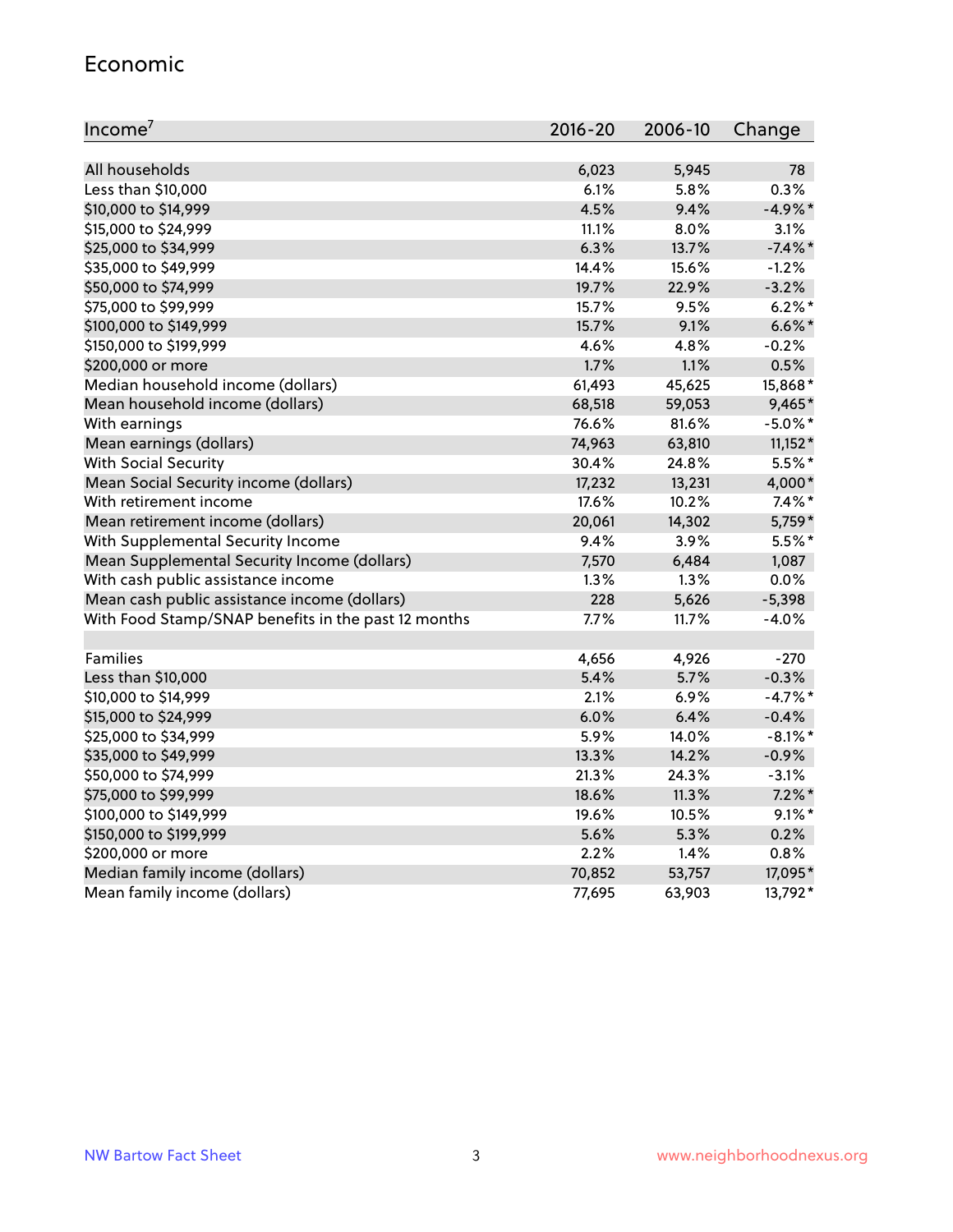#### Economic, continued...

| Income, continued <sup>8</sup>                                        | $2016 - 20$ | 2006-10 | Change      |
|-----------------------------------------------------------------------|-------------|---------|-------------|
|                                                                       |             |         |             |
| Nonfamily households                                                  | 1,367       | 1,019   | 348         |
| Median nonfamily income (dollars)                                     | 24,509      | 23,956  | 553         |
| Mean nonfamily income (dollars)                                       | 33,323      | 31,424  | 1,898       |
| Median earnings for workers (dollars)                                 | 35,386      | 31,004  | 4,382*      |
| Median earnings for male full-time, year-round workers                | 52,879      | 43,804  | 9,075*      |
| (dollars)                                                             |             |         |             |
| Median earnings for female full-time, year-round workers<br>(dollars) | 39,071      | 30,000  | 9,071*      |
| Per capita income (dollars)                                           | 23,838      | 19,453  | 4,385*      |
|                                                                       |             |         |             |
| Families and People Below Poverty Level <sup>9</sup>                  | 2016-20     | 2006-10 | Change      |
|                                                                       |             |         |             |
| <b>All families</b>                                                   | 8.2%        | 14.7%   | $-6.5%$ *   |
| With related children under 18 years                                  | 7.8%        | 15.4%   | $-7.7%$     |
| With related children under 5 years only                              | 13.6%       | 20.6%   | $-7.0%$     |
| Married couple families                                               | 2.8%        | 8.8%    | $-5.9%$ *   |
| With related children under 18 years                                  | 1.1%        | 9.1%    | $-8.0\%$ *  |
| With related children under 5 years only                              | 2.1%        | 9.7%    | $-7.6%$     |
| Families with female householder, no husband present                  | 31.1%       | 36.9%   | $-5.8%$     |
| With related children under 18 years                                  | 35.5%       | 35.8%   | $-0.3%$     |
| With related children under 5 years only                              | 0.0%        | 72.6%   | $-72.6\%$ * |
| All people                                                            | 9.4%        | 17.2%   | $-7.9%$ *   |
| Under 18 years                                                        | 11.1%       | 17.5%   | $-6.4%$     |
| Related children under 18 years                                       | 9.3%        | 17.5%   | $-8.3%$     |
| Related children under 5 years                                        | 13.6%       | 18.0%   | $-4.5%$     |
| Related children 5 to 17 years                                        | 8.1%        | 17.3%   | $-9.3%$     |
| 18 years and over                                                     | 8.8%        | 17.1%   | $-8.2\%$ *  |
| 18 to 64 years                                                        | 9.2%        | 16.2%   | $-7.0\%$ *  |
| 65 years and over                                                     | 7.8%        | 23.9%   | $-16.1\%$ * |
| People in families                                                    | 6.7%        | 16.4%   | $-9.7%$ *   |
| Unrelated individuals 15 years and over                               | 30.9%       | 27.1%   | 3.8%        |
|                                                                       |             |         |             |
| Non-Hispanic white people                                             | 9.0%        | 16.0%   | $-7.0%$     |
| Black or African-American people                                      | 9.0%        | 27.4%   | $-18.5%$    |
| Asian people                                                          | $0.0\%$     | 32.4%   | $-32.4%$    |
| Hispanic or Latino people                                             | 30.7%       | 12.1%   | 18.6%       |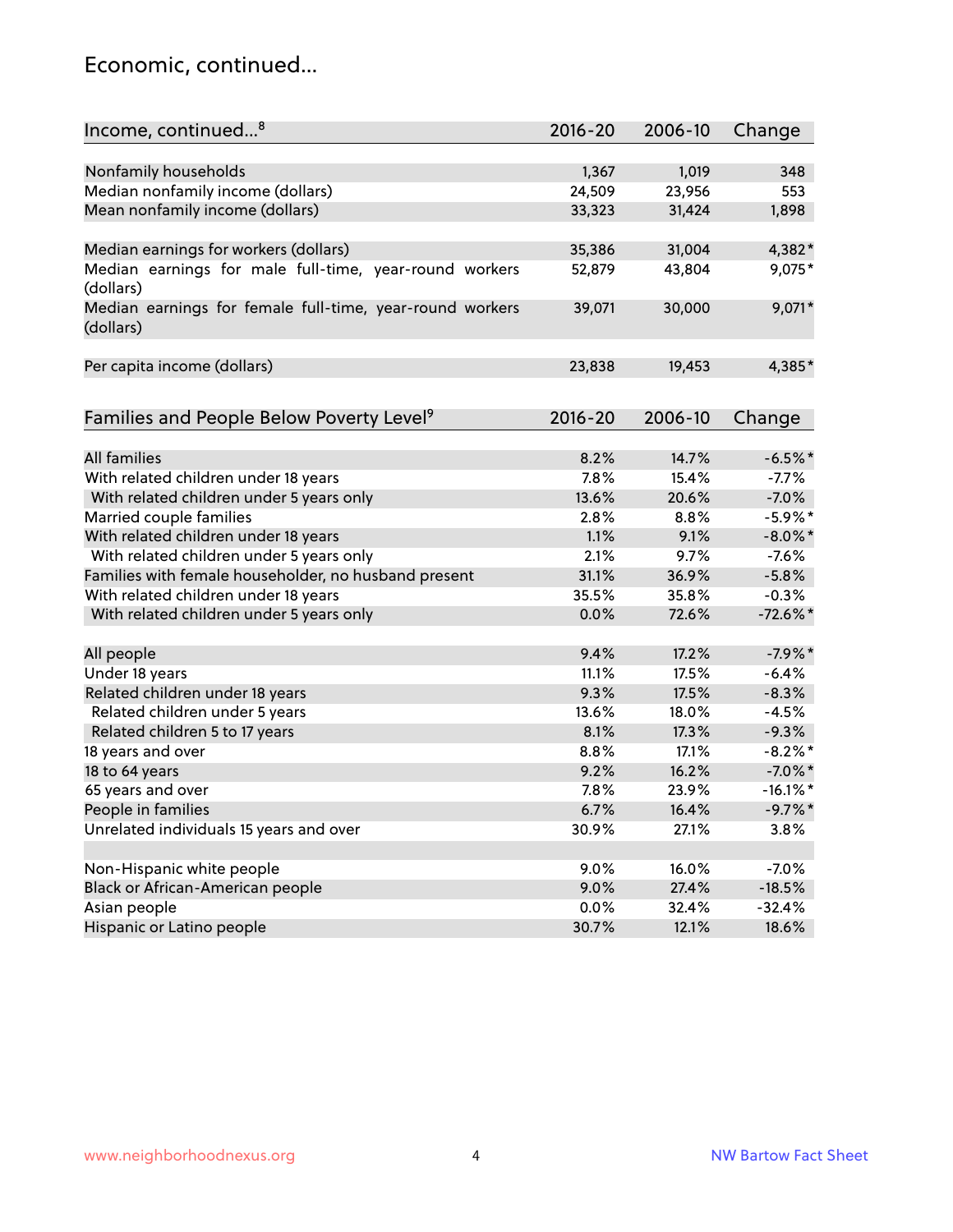## Employment

| Employment Status <sup>10</sup>                               | 2016-20     | 2006-10 | Change      |
|---------------------------------------------------------------|-------------|---------|-------------|
|                                                               |             |         |             |
| Population 16 years and over                                  | 14,147      | 13,112  | 1,035       |
| In labor force                                                | 59.9%       | 61.4%   | $-1.5%$     |
| Civilian labor force                                          | 59.9%       | 61.0%   | $-1.1%$     |
| Employed                                                      | 57.2%       | 57.0%   | 0.2%        |
| Unemployed                                                    | 2.6%        | 3.9%    | $-1.3%$     |
| <b>Armed Forces</b>                                           | 0.0%        | 0.4%    | $-0.4%$     |
| Not in labor force                                            | 40.1%       | 38.6%   | 1.5%        |
| Civilian labor force                                          |             |         | 473         |
|                                                               | 8,468       | 7,995   |             |
| <b>Unemployment Rate</b>                                      | 4.4%        | 6.4%    | $-2.0%$     |
| Females 16 years and over                                     | 7,169       | 6,627   | 542         |
| In labor force                                                | 50.3%       | 55.5%   | $-5.2%$     |
| Civilian labor force                                          | 50.3%       | 55.5%   | $-5.2%$     |
| Employed                                                      | 48.4%       | 51.2%   | $-2.7%$     |
|                                                               |             |         |             |
| Own children of the householder under 6 years                 | 955         | 1,849   | $-894*$     |
| All parents in family in labor force                          | 76.0%       | 66.6%   | 9.4%        |
|                                                               |             |         |             |
| Own children of the householder 6 to 17 years                 | 2,915       | 3,820   | $-905*$     |
| All parents in family in labor force                          | 69.5%       | 58.4%   | 11.2%       |
|                                                               |             |         |             |
| Industry <sup>11</sup>                                        | $2016 - 20$ | 2006-10 | Change      |
| Civilian employed population 16 years and over                | 8,094       | 7,480   | 614         |
| Agriculture, forestry, fishing and hunting, and mining        | 0.0%        | 2.1%    | $-2.1%$     |
| Construction                                                  | 6.6%        | 9.3%    | $-2.7%$     |
| Manufacturing                                                 | 13.0%       | 23.4%   | $-10.3\%$ * |
| Wholesale trade                                               | 4.2%        | 3.1%    | 1.1%        |
| Retail trade                                                  | 18.2%       | 10.8%   | $7.5%$ *    |
| Transportation and warehousing, and utilities                 | 8.8%        | 6.9%    | 1.9%        |
| Information                                                   | 2.7%        | 1.6%    | 1.1%        |
| Finance and insurance, and real estate and rental and leasing | 2.6%        | 4.8%    | $-2.2%$     |
| Professional, scientific, and management, and administrative  | 9.5%        | 6.0%    | $3.4\%$ *   |
| and waste management services                                 |             |         |             |
| Educational services, and health care and social assistance   | 18.2%       | 15.6%   | 2.6%        |
| Arts, entertainment, and recreation, and accommodation and    | 8.4%        | 7.9%    | 0.4%        |
| food services                                                 |             |         |             |
| Other services, except public administration                  | 2.4%        | 4.7%    | $-2.3%$     |
| Public administration                                         | 5.5%        | 3.8%    | 1.7%        |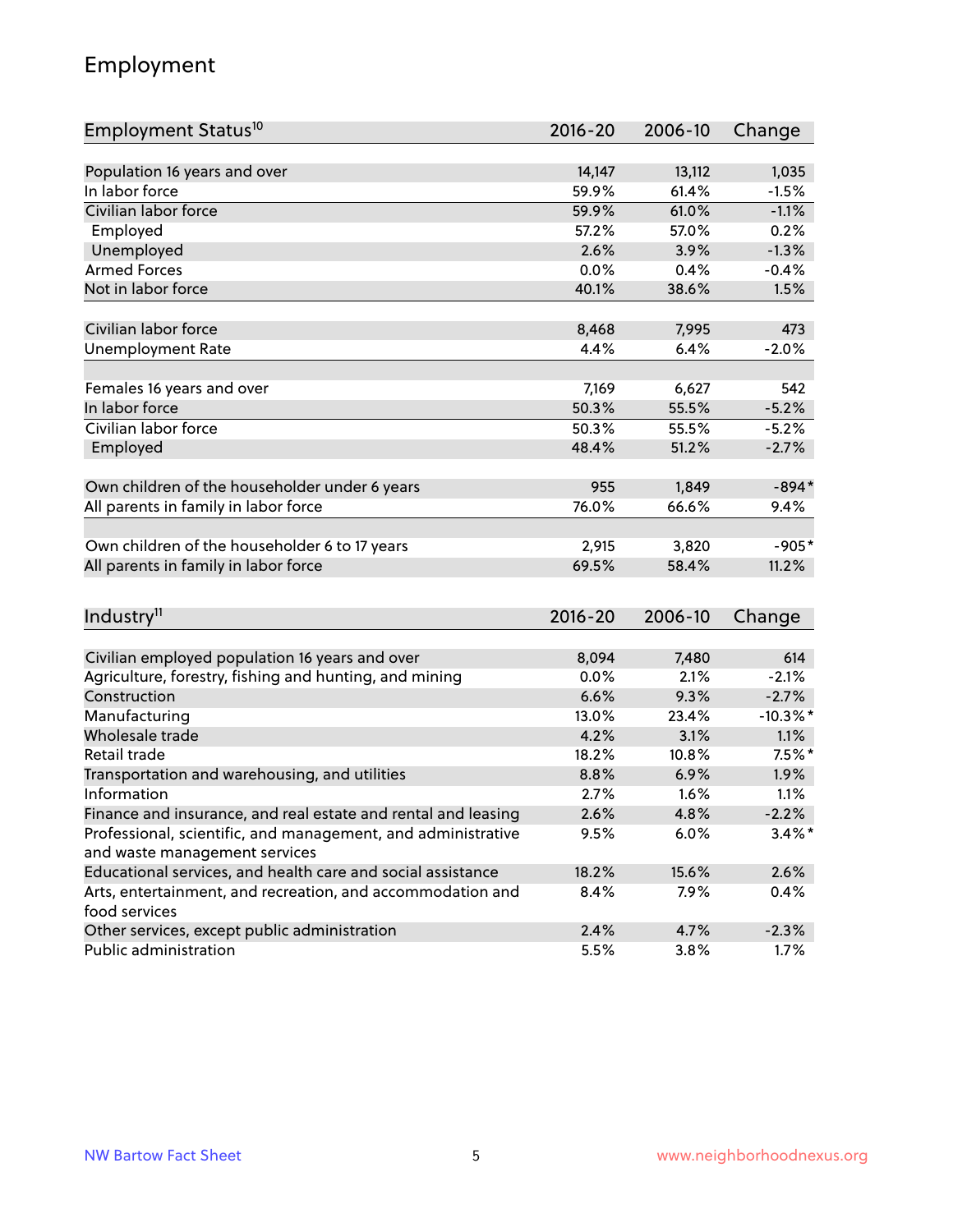# Employment, continued...

| Occupation <sup>12</sup>                                    | $2016 - 20$ | 2006-10 | Change  |
|-------------------------------------------------------------|-------------|---------|---------|
| Civilian employed population 16 years and over              | 8,094       | 7,480   | 614     |
| Management, business, science, and arts occupations         | 30.0%       | 33.6%   | $-3.6%$ |
| Service occupations                                         | 13.2%       | 12.2%   | 1.0%    |
| Sales and office occupations                                | 30.0%       | 26.5%   | 3.6%    |
| Natural<br>and<br>maintenance                               | 7.8%        | 10.0%   | $-2.2%$ |
| resources,<br>construction,<br>occupations                  |             |         |         |
| Production, transportation, and material moving occupations | 19.0%       | 17.8%   | 1.2%    |
| Class of Worker <sup>13</sup>                               | $2016 - 20$ | 2006-10 | Change  |
| Civilian employed population 16 years and over              | 8,094       | 7,480   | 614     |
| Private wage and salary workers                             | 80.1%       | 79.1%   | 1.0%    |
| Government workers                                          | 15.6%       | 15.1%   | 0.4%    |
| Self-employed in own not incorporated business workers      | 4.4%        | 5.8%    | $-1.4%$ |
| Unpaid family workers                                       | 0.0%        | 0.0%    | 0.0%    |
| Job Flows <sup>14</sup>                                     | 2019        | 2010    | Change  |
|                                                             |             |         |         |
| Total Jobs in district                                      | 4,128       | 2,623   | 1,505   |
| Held by residents of district                               | 16.1%       | 18.7%   | $-2.6%$ |
| Held by non-residents of district                           | 83.9%       | 81.3%   | 2.6%    |
| Jobs by Industry Sector <sup>15</sup>                       | 2019        | 2010    | Change  |
| Total Jobs in district                                      | 4,128       | 2,623   | 1,505   |
| Goods Producing sectors                                     | 30.1%       | 28.1%   | 2.0%    |
| Trade, Transportation, and Utilities sectors                | 9.4%        | 12.8%   | $-3.3%$ |
| <b>All Other Services sectors</b>                           | 60.4%       | 59.1%   | 1.3%    |
|                                                             |             |         |         |
| Total Jobs in district held by district residents           | 664         | 491     | 173     |
| <b>Goods Producing sectors</b>                              | 32.1%       | 28.1%   | 4.0%    |
| Trade, Transportation, and Utilities sectors                | 8.6%        | 10.6%   | $-2.0%$ |
| All Other Services sectors                                  | 59.3%       | 61.3%   | $-2.0%$ |
|                                                             |             |         |         |
| Jobs by Earnings <sup>16</sup>                              | 2019        | 2010    | Change  |
| Total Jobs in district                                      | 4,128       | 2,623   | 1,505   |
| Jobs with earnings \$1250/month or less                     | 28.3%       | 28.9%   | $-0.5%$ |
| Jobs with earnings \$1251/month to \$3333/month             | 34.7%       | 42.2%   | $-7.5%$ |
| Jobs with earnings greater than \$3333/month                | 36.9%       | 28.9%   | 8.0%    |
|                                                             |             |         |         |
| Total Jobs in district held by district residents           | 664         | 491     | 173     |
| Jobs with earnings \$1250/month or less                     | 25.2%       | 29.9%   | $-4.8%$ |
| Jobs with earnings \$1251/month to \$3333/month             | 38.9%       | 44.0%   | $-5.1%$ |
| Jobs with earnings greater than \$3333/month                | 36.0%       | 26.1%   | 9.9%    |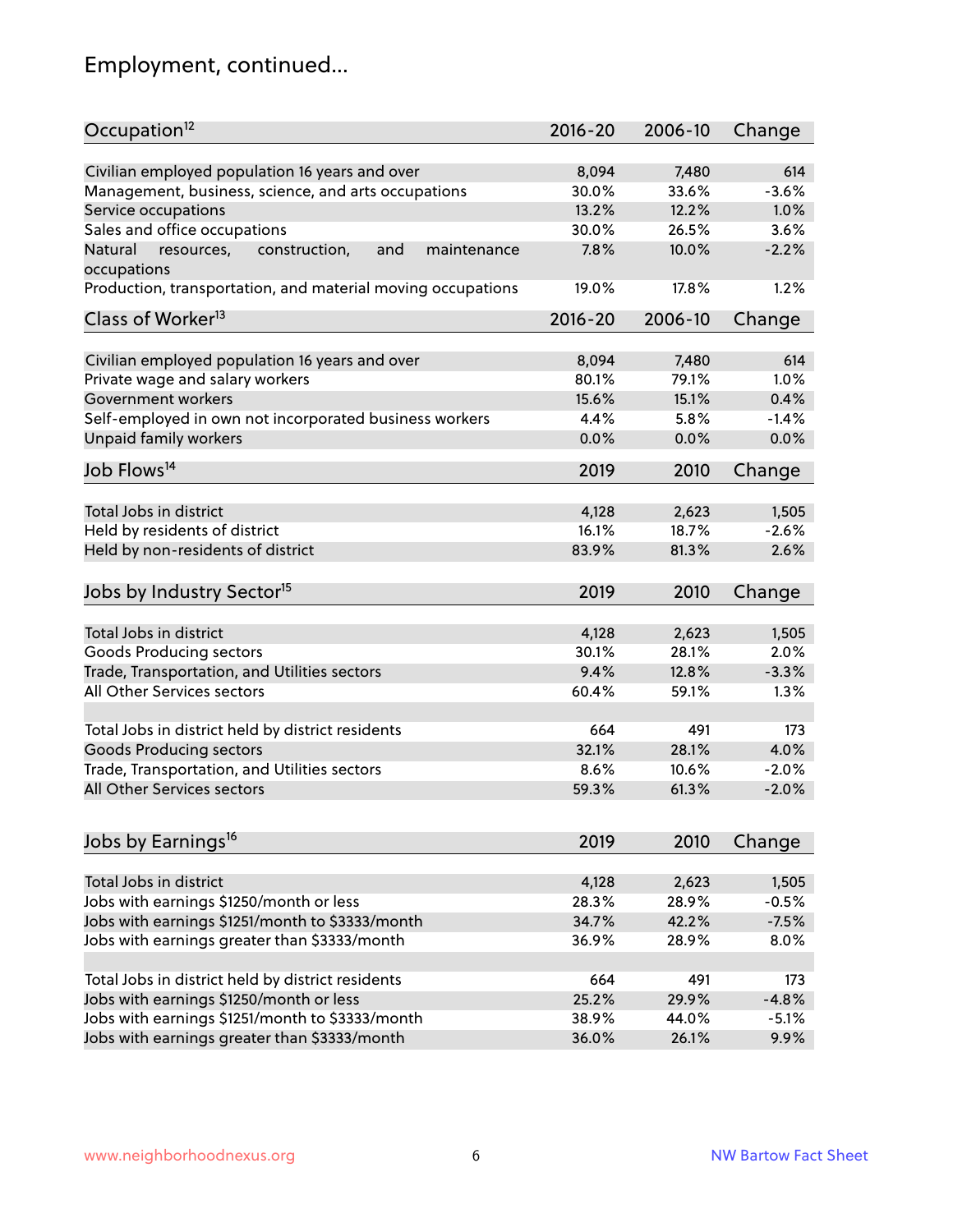# Employment, continued...

| Jobs by Age of Worker <sup>17</sup>               | 2019     | 2010  | Change   |
|---------------------------------------------------|----------|-------|----------|
|                                                   |          |       |          |
| Total Jobs in district                            | 4,128    | 2,623 | 1,505    |
| Jobs with workers age 29 or younger               | 33.4%    | 23.4% | 9.9%     |
| Jobs with workers age 30 to 54                    | 48.9%    | 60.4% | $-11.5%$ |
| Jobs with workers age 55 or older                 | $17.8\%$ | 16.2% | 1.6%     |
|                                                   |          |       |          |
| Total Jobs in district held by district residents | 664      | 491   | 173      |
| Jobs with workers age 29 or younger               | 26.5%    | 19.8% | 6.8%     |
| Jobs with workers age 30 to 54                    | 52.1%    | 62.3% | $-10.2%$ |
| Jobs with workers age 55 or older                 | 21.4%    | 17.9% | 3.5%     |

#### Education

| School Enrollment <sup>18</sup>                | $2016 - 20$ | 2006-10 | Change     |
|------------------------------------------------|-------------|---------|------------|
|                                                |             |         |            |
| Population 3 years and over enrolled in school | 4,201       | 5,103   | $-902*$    |
| Nursery school, preschool                      | 1.5%        | $3.9\%$ | $-2.4%$    |
| Kindergarten                                   | 1.9%        | 6.3%    | $-4.4\%$ * |
| Elementary school (grades 1-8)                 | 50.5%       | 56.2%   | $-5.7%$    |
| High school (grades 9-12)                      | 28.8%       | 20.9%   | $7.9\%$    |
| College or graduate school                     | 17.3%       | 12.7%   | $4.5%$ *   |
| Educational Attainment <sup>19</sup>           | $2016 - 20$ | 2006-10 | Change     |
|                                                |             |         |            |
| Population 25 years and over                   | 12,365      | 11,327  | $1,038*$   |
| Less than 9th grade                            | 2.6%        | 10.1%   | $-7.4\%$ * |
| 9th to 12th grade, no diploma                  | 7.5%        | 13.7%   | $-6.2%$ *  |
| High school graduate (includes equivalency)    | 40.2%       | 42.1%   | $-1.9\%$   |
| Some college, no degree                        | 23.7%       | 14.9%   | $8.8\%$ *  |
| Associate's degree                             | $7.4\%$     | 5.3%    | $2.1\%$ *  |
| Bachelor's degree                              | 12.2%       | 9.1%    | $3.0\%$ *  |
| Graduate or professional degree                | 6.4%        | 4.8%    | $1.6\%$    |
|                                                |             |         |            |
| Percent high school graduate or higher         | 89.9%       | 76.3%   | 13.6%*     |
| Percent bachelor's degree or higher            | 18.6%       | 14.0%   | 4.6%       |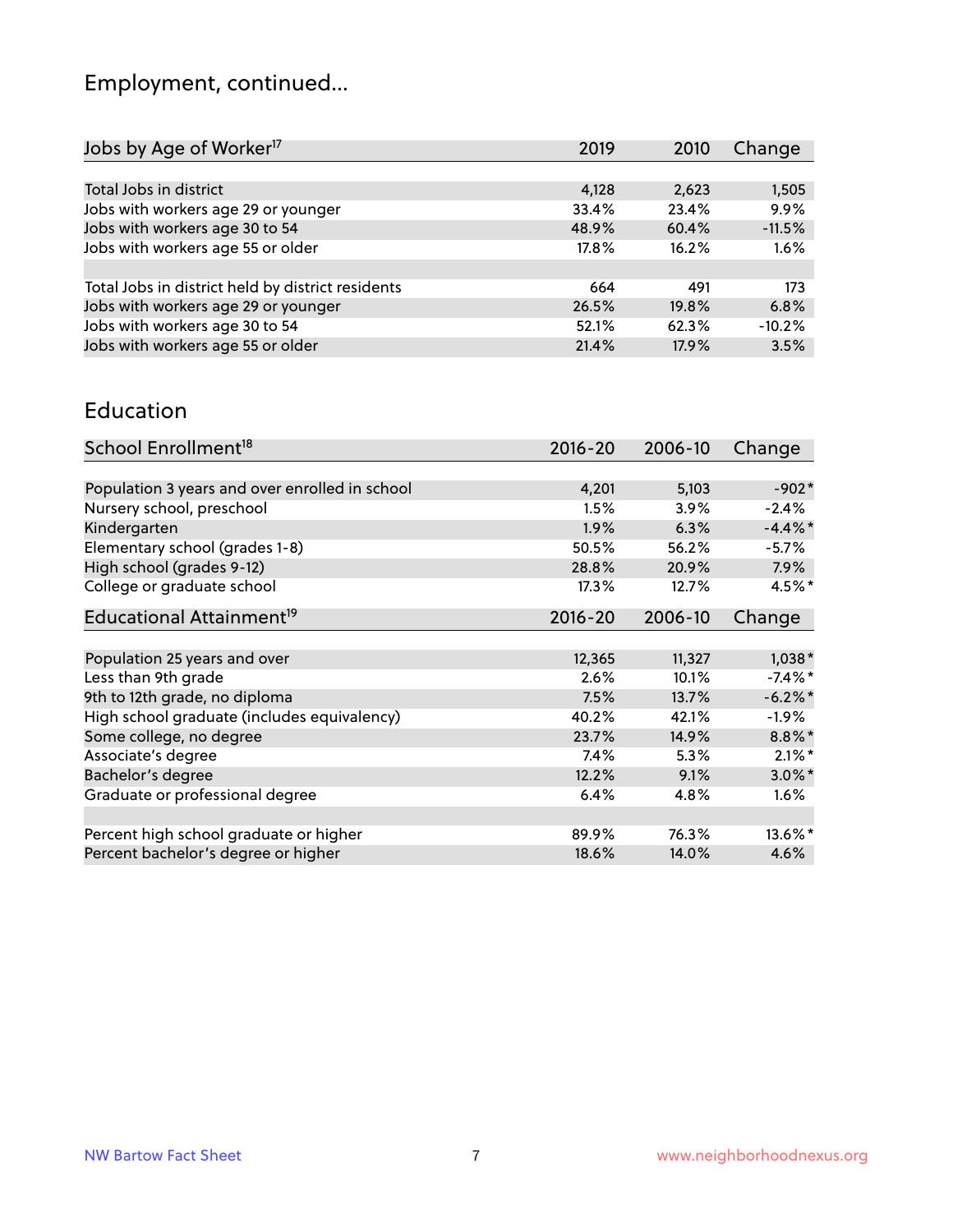#### Housing

| Households by Type <sup>20</sup>                     | 2016-20     | 2006-10 | Change     |
|------------------------------------------------------|-------------|---------|------------|
|                                                      |             |         |            |
| <b>Total households</b>                              | 6,023       | 5,945   | 78         |
| Family households (families)                         | 77.3%       | 82.9%   | $-5.6\%$ * |
| With own children under 18 years                     | 33.4%       | 42.0%   | $-8.6\%$ * |
| Married-couple family                                | 60.2%       | 65.6%   | $-5.3\%$ * |
| With own children of the householder under 18 years  | 26.4%       | 33.2%   | $-6.8\%$ * |
| Male householder, no wife present, family            | 4.9%        | 4.9%    | $-0.1%$    |
| With own children of the householder under 18 years  | 3.1%        | 1.8%    | 1.3%       |
| Female householder, no husband present, family       | 12.2%       | 12.4%   | $-0.1%$    |
| With own children of the householder under 18 years  | 4.0%        | 7.0%    | $-3.0%$    |
| Nonfamily households                                 | 22.7%       | 17.1%   | 5.6%       |
| Householder living alone                             | 19.6%       | 15.6%   | 4.0%       |
| 65 years and over                                    | 7.4%        | 3.4%    | 4.0%*      |
| Households with one or more people under 18 years    | 38.0%       | 46.0%   | $-8.0\%$ * |
| Households with one or more people 65 years and over | 27.5%       | 17.9%   | $9.5%$ *   |
| Average household size                               | 2.96        | 3.10    | $-0.15*$   |
| Average family size                                  | 3.41        | 3.44    | $-0.03$    |
|                                                      |             |         |            |
| Housing Occupancy <sup>21</sup>                      | $2016 - 20$ | 2006-10 | Change     |
| Total housing units                                  | 6,949       | 6,847   | 102        |
| Occupied housing units                               | 86.7%       | 86.8%   | $-0.2%$    |
| Vacant housing units                                 | 13.3%       | 13.2%   | 0.2%       |
|                                                      |             |         |            |
| Homeowner vacancy rate                               | 6.2         | 3.2     | 3.0        |
| Rental vacancy rate                                  | 0.1         | 15.0    | $-14.9*$   |
| Units in Structure <sup>22</sup>                     | $2016 - 20$ | 2006-10 | Change     |
| Total housing units                                  | 6,949       | 6,847   | 102        |
| 1-unit, detached                                     | 78.9%       | 74.8%   | 4.1%       |
| 1-unit, attached                                     | 2.4%        | 2.6%    | $-0.2%$    |
| 2 units                                              | 1.3%        | 1.2%    | 0.1%       |
| 3 or 4 units                                         | 2.7%        | 2.6%    | 0.1%       |
| 5 to 9 units                                         | 1.0%        | 1.8%    | $-0.8%$    |
|                                                      |             |         |            |
| 10 to 19 units                                       | 0.7%        | 0.0%    | 0.7%       |
| 20 or more units                                     | 1.8%        | 0.7%    | 1.0%       |
| Mobile home                                          | 11.2%       | 16.2%   | $-4.9%$    |
| Boat, RV, van, etc.                                  | 0.0%        | 0.1%    | $-0.1%$    |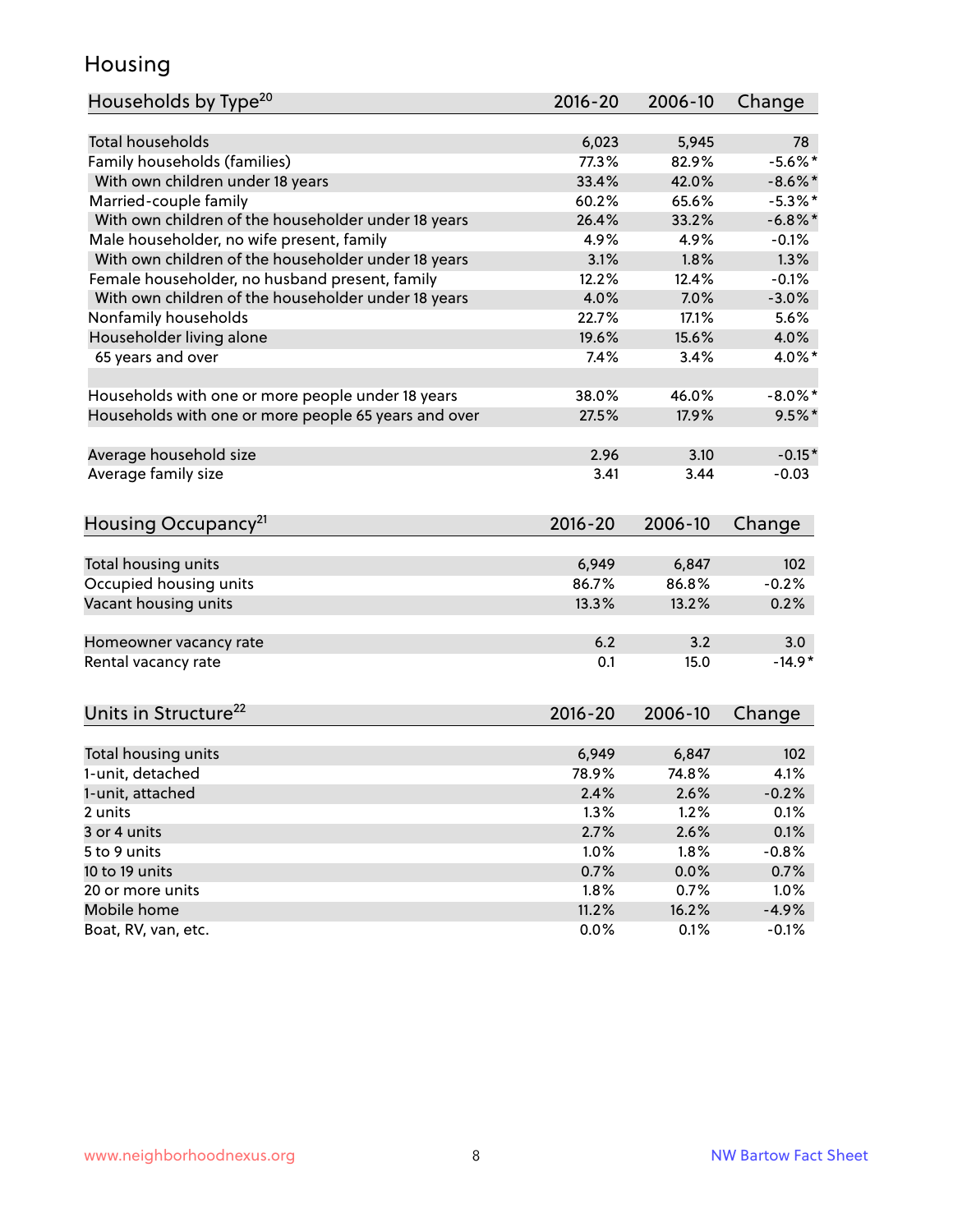## Housing, Continued...

| Year Structure Built <sup>23</sup>             | $2016 - 20$ | 2006-10 | Change     |
|------------------------------------------------|-------------|---------|------------|
| Total housing units                            | 6,949       | 6,847   | 102        |
| Built 2014 or later                            | 3.1%        | (X)     | (X)        |
| Built 2010 to 2013                             | 1.6%        | (X)     | (X)        |
| Built 2000 to 2009                             | 33.6%       | 25.6%   | $8.0\%$ *  |
| Built 1990 to 1999                             | 23.5%       | 20.6%   | 2.9%       |
| Built 1980 to 1989                             | 14.3%       | 12.5%   | 1.8%       |
| Built 1970 to 1979                             | 9.1%        | 19.0%   | $-9.9%$ *  |
| Built 1960 to 1969                             | 5.0%        | 9.4%    | $-4.4%$    |
| Built 1950 to 1959                             | 3.2%        | 4.8%    | $-1.6%$    |
| Built 1940 to 1949                             | 3.2%        | 3.8%    | $-0.6%$    |
| Built 1939 or earlier                          | 3.5%        | 4.4%    | $-0.9%$    |
|                                                |             |         |            |
| Housing Tenure <sup>24</sup>                   | 2016-20     | 2006-10 | Change     |
| Occupied housing units                         | 6,023       | 5,945   | 78         |
| Owner-occupied                                 | 76.5%       | 81.3%   | $-4.8\%$ * |
| Renter-occupied                                | 23.5%       | 18.7%   | 4.8%       |
|                                                |             |         |            |
| Average household size of owner-occupied unit  | 3.04        | 3.11    | $-0.07$    |
| Average household size of renter-occupied unit | 2.69        | 3.08    | $-0.39$    |
| Residence 1 Year Ago <sup>25</sup>             | $2016 - 20$ | 2006-10 | Change     |
|                                                |             |         |            |
| Population 1 year and over                     | 17,594      | 18,267  | $-673$     |
| Same house                                     | 87.8%       | 85.2%   | 2.6%       |
| Different house in the U.S.                    | 12.2%       | 14.7%   | $-2.6%$    |
| Same county                                    | 5.2%        | 9.3%    | $-4.1%$    |
| Different county                               | 7.0%        | 5.5%    | 1.5%       |
| Same state                                     | 6.8%        | 3.6%    | $3.2\%$ *  |
| Different state                                | 0.2%        | 1.9%    | $-1.7\%$ * |
| Abroad                                         | 0.0%        | 0.1%    | $-0.1%$    |
| Value of Housing Unit <sup>26</sup>            | 2016-20     | 2006-10 | Change     |
|                                                |             |         |            |
| Owner-occupied units                           | 4,609       | 4,835   | $-226$     |
| Less than \$50,000                             | 6.3%        | 6.4%    | $-0.1%$    |
| \$50,000 to \$99,999                           | 12.7%       | 18.1%   | $-5.4%$    |
| \$100,000 to \$149,999                         | 19.7%       | 28.5%   | $-8.8\%$ * |
| \$150,000 to \$199,999                         | 20.4%       | 19.5%   | 1.0%       |
| \$200,000 to \$299,999                         | 32.7%       | 18.9%   | 13.7%*     |
| \$300,000 to \$499,999                         | 6.6%        | 6.9%    | $-0.3%$    |
| \$500,000 to \$999,999                         | 1.6%        | 1.6%    | 0.0%       |
| \$1,000,000 or more                            | 0.0%        | 0.1%    | $-0.1%$    |
| Median (dollars)                               | 172,018     | 142,763 | 29,255*    |
| Mortgage Status <sup>27</sup>                  | $2016 - 20$ | 2006-10 | Change     |
| Owner-occupied units                           | 4,609       | 4,835   | $-226$     |
| Housing units with a mortgage                  | 66.6%       | 74.5%   | $-7.9%$ *  |
| Housing units without a mortgage               | 33.4%       | 25.5%   | $7.9\%*$   |
|                                                |             |         |            |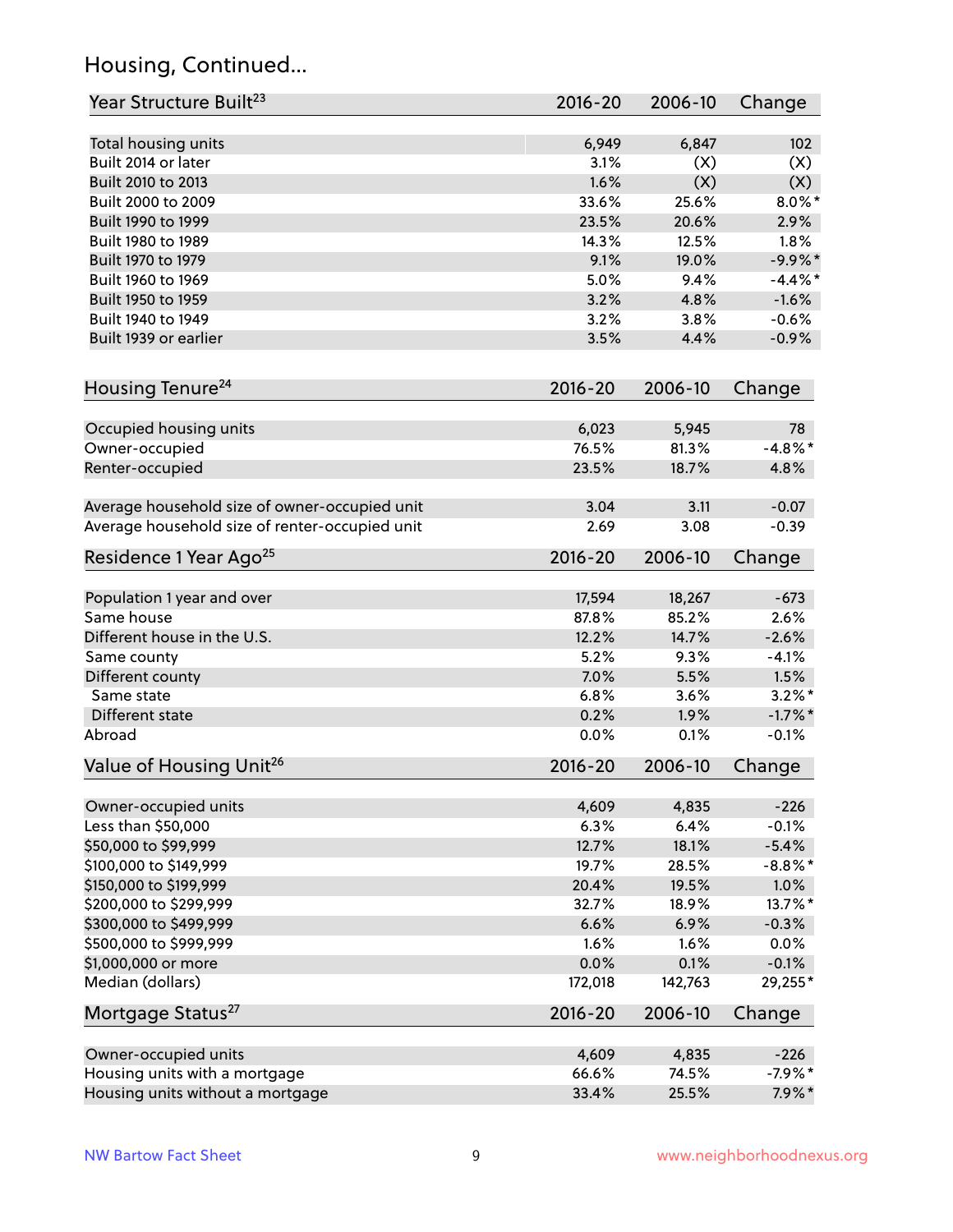## Housing, Continued...

| Selected Monthly Owner Costs <sup>28</sup>                                            | 2016-20   | 2006-10 | Change      |
|---------------------------------------------------------------------------------------|-----------|---------|-------------|
| Housing units with a mortgage                                                         | 3,071     | 3,604   | $-533*$     |
| Less than \$300                                                                       | 0.0%      | 0.0%    | 0.0%        |
| \$300 to \$499                                                                        | 1.1%      | 1.7%    | $-0.6%$     |
| \$500 to \$999                                                                        | 28.6%     | 31.8%   | $-3.2%$     |
| \$1,000 to \$1,499                                                                    | 38.1%     | 38.2%   | $-0.1%$     |
| \$1,500 to \$1,999                                                                    | 25.0%     | 21.4%   | 3.6%        |
| \$2,000 to \$2,999                                                                    | 6.5%      | 4.6%    | 2.0%        |
| \$3,000 or more                                                                       | 0.8%      | 2.4%    | $-1.6%$     |
| Median (dollars)                                                                      | 1,247     | 1,214   | 33          |
| Housing units without a mortgage                                                      | 1,538     | 1,231   | 307         |
| Less than \$150                                                                       | 4.9%      | 11.0%   | $-6.1%$     |
| \$150 to \$249                                                                        | 11.7%     | 25.4%   | $-13.7\%$ * |
| \$250 to \$349                                                                        | 23.6%     | 30.1%   | $-6.5%$     |
| \$350 to \$499                                                                        | 26.1%     | 20.5%   | 5.6%        |
| \$500 to \$699                                                                        | 21.5%     | 10.2%   | 11.2%       |
| \$700 or more                                                                         | 12.3%     | 2.8%    | $9.5%$ *    |
| Median (dollars)                                                                      | 403       | 302     | $101*$      |
| Household Income <sup>29</sup>                                                        |           |         |             |
| Housing units with a mortgage (excluding units where<br>SMOCAPI cannot be computed)   | 3,017     | 3,604   | $-587$      |
| Less than 20.0 percent                                                                | 51.7%     | 38.0%   | 13.7%*      |
| 20.0 to 24.9 percent                                                                  | 15.4%     | 18.6%   | $-3.2%$     |
| 25.0 to 29.9 percent                                                                  | 10.3%     | 10.1%   | 0.2%        |
| 30.0 to 34.9 percent                                                                  | 2.6%      | 7.2%    | $-4.6\%$ *  |
| 35.0 percent or more                                                                  | 20.0%     | 26.1%   | $-6.1%$     |
| Not computed                                                                          | 54        | 0       | 54          |
| Housing unit without a mortgage (excluding units where<br>SMOCAPI cannot be computed) | 1,538     | 1,167   | 371         |
| Less than 10.0 percent                                                                | 48.4%     | 49.2%   | $-0.7%$     |
| 10.0 to 14.9 percent                                                                  | 11.6%     | 14.9%   | $-3.3%$     |
| 15.0 to 19.9 percent                                                                  | 6.4%      | 7.7%    | $-1.3%$     |
| 20.0 to 24.9 percent                                                                  | 9.9%      | 3.8%    | $6.2\%$ *   |
| 25.0 to 29.9 percent                                                                  | 4.2%      | 8.2%    | $-4.0%$     |
| 30.0 to 34.9 percent                                                                  | 1.9%      | 3.3%    | $-1.4%$     |
| 35.0 percent or more                                                                  | 17.6%     | 12.9%   | 4.6%        |
| Not computed                                                                          | $\pmb{0}$ | 64      | $-64$       |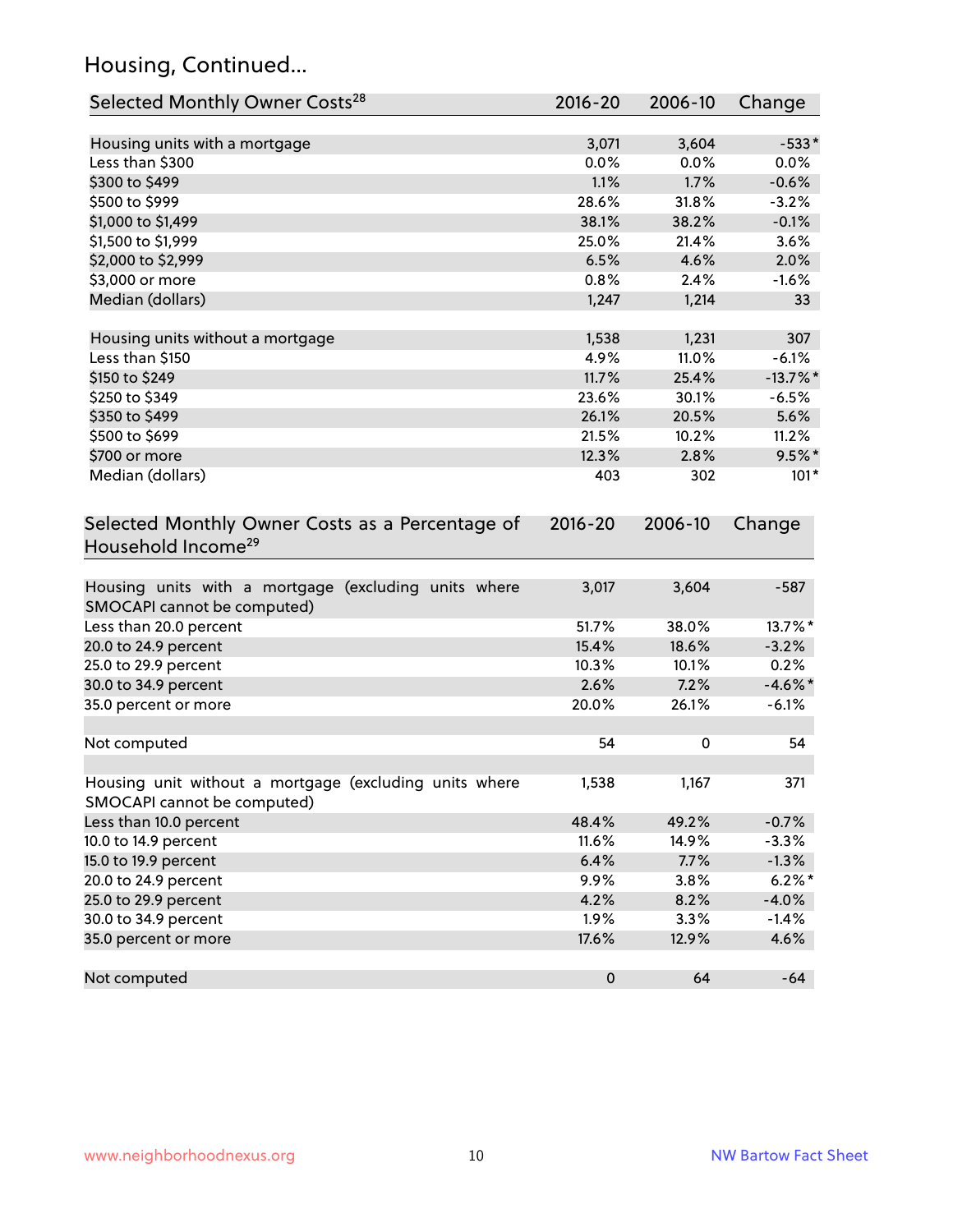## Housing, Continued...

| Gross Rent <sup>30</sup>                                                       | 2016-20     | 2006-10 | Change     |
|--------------------------------------------------------------------------------|-------------|---------|------------|
| Occupied units paying rent                                                     | 1,349       | 1,061   | 288        |
| Less than \$200                                                                | 0.0%        | 0.0%    | 0.0%       |
| \$200 to \$499                                                                 | 10.2%       | 19.5%   | $-9.4%$    |
| \$500 to \$749                                                                 | 13.6%       | 44.2%   | $-30.6%$ * |
| \$750 to \$999                                                                 | 35.1%       | 17.8%   | 17.3%*     |
| \$1,000 to \$1,499                                                             | 37.7%       | 15.8%   | 21.9%      |
| \$1,500 to \$1,999                                                             | 0.0%        | 2.6%    | $-2.6%$    |
| \$2,000 or more                                                                | 3.3%        | 0.0%    | 3.3%       |
| Median (dollars)                                                               | 943         | 711     | $232*$     |
| No rent paid                                                                   | 65          | 49      | 16         |
| Gross Rent as a Percentage of Household Income <sup>31</sup>                   | $2016 - 20$ | 2006-10 | Change     |
| Occupied units paying rent (excluding units where GRAPI<br>cannot be computed) | 1,298       | 1,054   | 244        |
| Less than 15.0 percent                                                         | 13.5%       | 8.3%    | 5.1%       |
| 15.0 to 19.9 percent                                                           | 26.5%       | 9.0%    | 17.5%*     |
| 20.0 to 24.9 percent                                                           | 21.6%       | 8.9%    | 12.7%*     |
| 25.0 to 29.9 percent                                                           | 8.9%        | 4.5%    | 4.4%       |
| 30.0 to 34.9 percent                                                           | 7.0%        | 8.4%    | $-1.4%$    |
| 35.0 percent or more                                                           | 22.6%       | 60.8%   | $-38.2%$ * |
| Not computed                                                                   | 116         | 56      | $60*$      |
| Transportation                                                                 |             |         |            |
| Commuting to Work <sup>32</sup>                                                | 2016-20     | 2006-10 | Change     |
| Workers 16 years and over                                                      | 7,783       | 7,444   | 339        |
| Car, truck, or van - drove alone                                               | 80.0%       | 87.8%   | $-7.8\%$ * |
| Car, truck, or van - carpooled                                                 | 12.7%       | 7.4%    | $5.3\%$ *  |
| Public transportation (excluding taxicab)                                      | 0.8%        | 0.3%    | 0.5%       |
| Walked                                                                         | 0.0%        | 0.2%    | $-0.2%$    |
| Other means                                                                    | 0.3%        | 1.5%    | $-1.2%$    |
| Worked at home                                                                 | 6.1%        | 2.7%    | $3.4\%$ *  |
| Mean travel time to work (minutes)                                             | 29.5        | 26.9    | $2.6*$     |
| Vehicles Available <sup>33</sup>                                               | $2016 - 20$ | 2006-10 | Change     |
| Occupied housing units                                                         | 6,023       | 5,945   | 78         |
| No vehicles available                                                          | 2.4%        | 5.1%    | $-2.7%$    |
| 1 vehicle available                                                            | 25.5%       | 26.6%   | $-1.1%$    |
| 2 vehicles available                                                           | 39.6%       | 43.2%   | $-3.5%$    |
| 3 or more vehicles available                                                   | 32.4%       | 25.1%   | 7.3%       |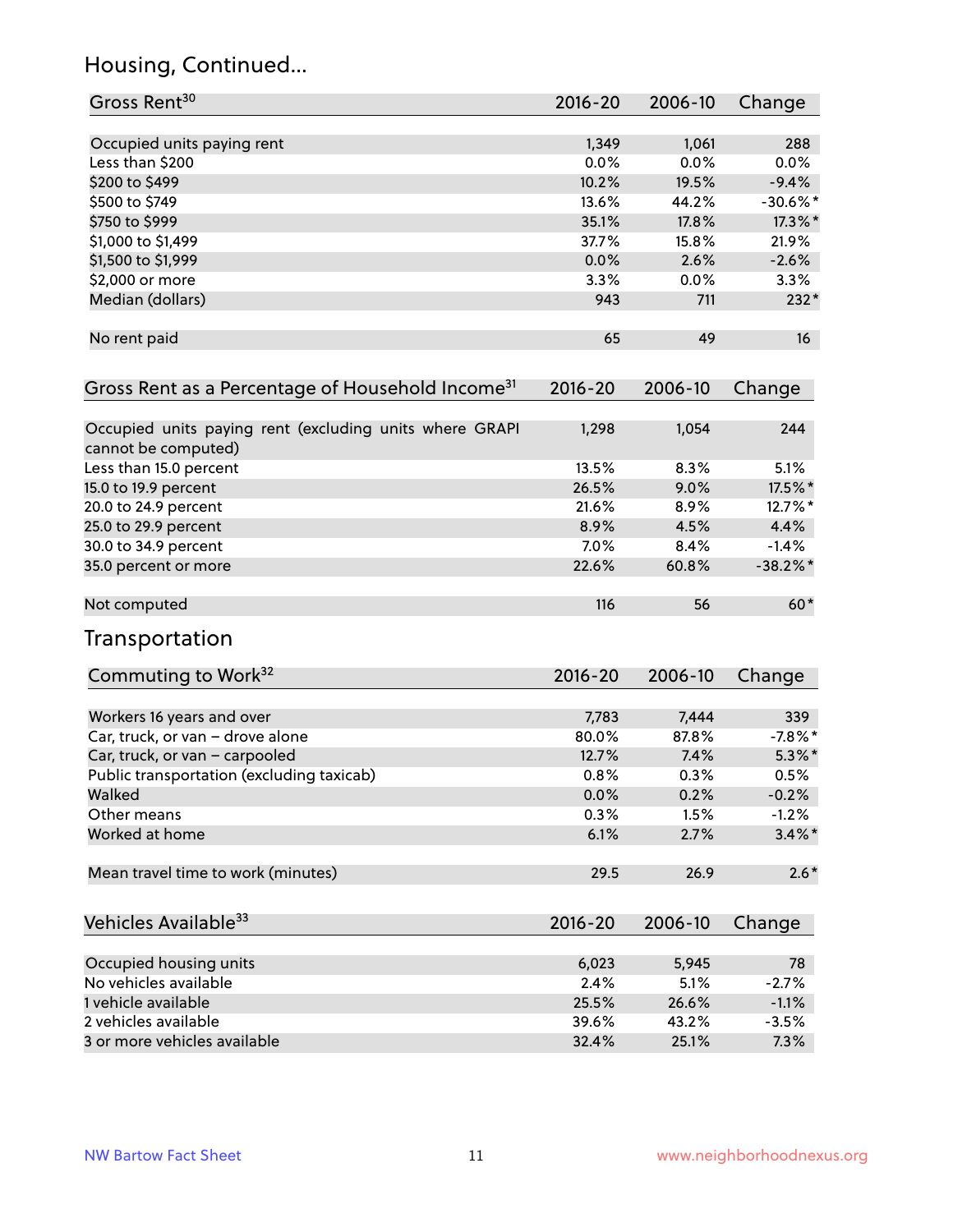#### Health

| Health Insurance coverage <sup>34</sup>                 | 2016-20 |
|---------------------------------------------------------|---------|
|                                                         |         |
| Civilian Noninstitutionalized Population                | 17,815  |
| With health insurance coverage                          | 85.2%   |
| With private health insurance coverage                  | 67.5%   |
| With public health coverage                             | 27.3%   |
| No health insurance coverage                            | 14.8%   |
| Civilian Noninstitutionalized Population Under 19 years | 4,334   |
| No health insurance coverage                            | 6.3%    |
| Civilian Noninstitutionalized Population 19 to 64 years | 10,038  |
| In labor force:                                         | 7,519   |
| Employed:                                               | 7,145   |
| With health insurance coverage                          | 86.5%   |
| With private health insurance coverage                  | 83.3%   |
| With public coverage                                    | 6.3%    |
| No health insurance coverage                            | 13.5%   |
| Unemployed:                                             | 374     |
| With health insurance coverage                          | 49.5%   |
| With private health insurance coverage                  | 37.4%   |
| With public coverage                                    | 15.8%   |
| No health insurance coverage                            | 50.5%   |
| Not in labor force:                                     | 2,519   |
| With health insurance coverage                          | 76.6%   |
| With private health insurance coverage                  | 45.6%   |
| With public coverage                                    | 43.5%   |
| No health insurance coverage                            | 23.4%   |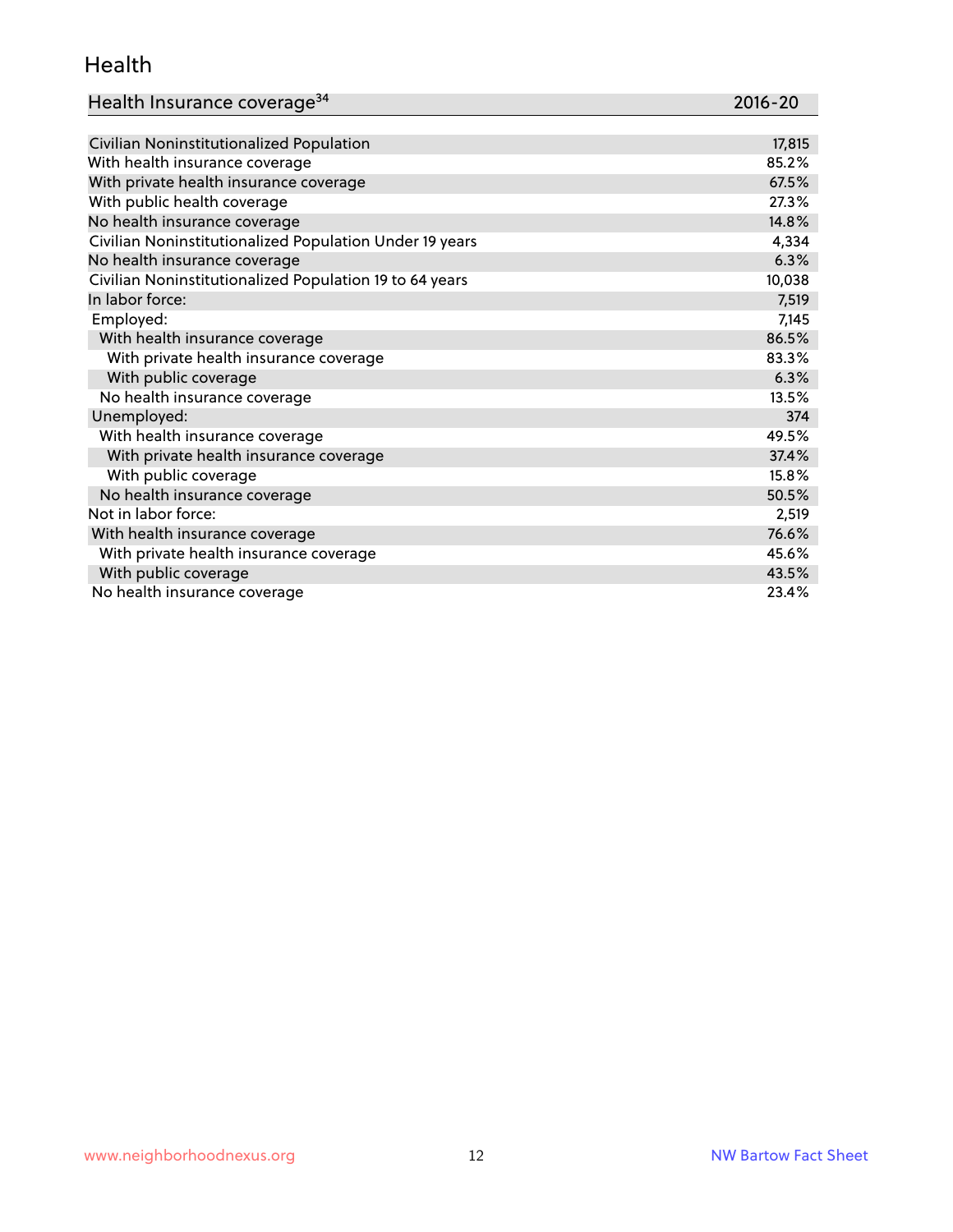## Employment Forecasts

| Forecast Employment by Sector <sup>35</sup>      | 2030     | 2020         | Change    |
|--------------------------------------------------|----------|--------------|-----------|
|                                                  |          |              |           |
| <b>All Sectors</b>                               | 4,547    | 4,293        | 5.9%      |
| Goods Producing                                  | 965      | 966          | $-0.1%$   |
| Agriculture, forestry, fishing and hunting       | $\Omega$ | $\mathbf{1}$ | $-100.0%$ |
| Mining                                           | 77       | 88           | $-12.5%$  |
| Construction                                     | 48       | 85           | $-43.5%$  |
| Manufacturing                                    | 840      | 792          | 6.1%      |
| <b>Service Providing</b>                         | 391      | 480          | $-18.5%$  |
| Wholesale trade                                  | 94       | 83           | 13.3%     |
| Retail trade                                     | 214      | 317          | $-32.5%$  |
| Transportation and warehousing                   | 83       | 80           | 3.8%      |
| Utilities                                        | $\Omega$ | $\Omega$     | 0.0%      |
| Information                                      | $\Omega$ | 0            | 0.0%      |
| <b>Financial activities</b>                      | 629      | 325          | 93.5%     |
| Finance and insurance                            | 379      | 147          | 157.8%    |
| Real estate and rental and leasing               | 250      | 178          | 40.4%     |
| Professional and business services               | 75       | 40           | 87.5%     |
| Professional, scientific, and technical services | 75       | 40           | 87.5%     |
| Management of companies and enterprises          | $\Omega$ | $\Omega$     | $0.0\%$   |
| <b>Education and health services</b>             | 1,154    | 1,150        | 0.3%      |
| <b>Education services</b>                        | 987      | 1,007        | $-2.0%$   |
| Health care and social assistance                | 167      | 143          | 16.8%     |
| Leisure and hospitality                          | 718      | 760          | $-5.5%$   |
| Arts, entertainment, and recreation              | 0        | $\Omega$     | 0.0%      |
| Accommodation and food services                  | 718      | 760          | $-5.5%$   |
| Other services, except public administration     | 44       | 51           | $-13.7%$  |
| <b>Public administration</b>                     | 213      | 228          | $-6.6%$   |

# Population Forecasts

| Population Forecasts <sup>36</sup> | 2030   | 2020   | Change |
|------------------------------------|--------|--------|--------|
|                                    |        |        |        |
| <b>Total Population</b>            | 25.430 | 20.326 | 25.1%  |
| <b>Total Households</b>            | 9.789  | 7.645  | 28.0%  |